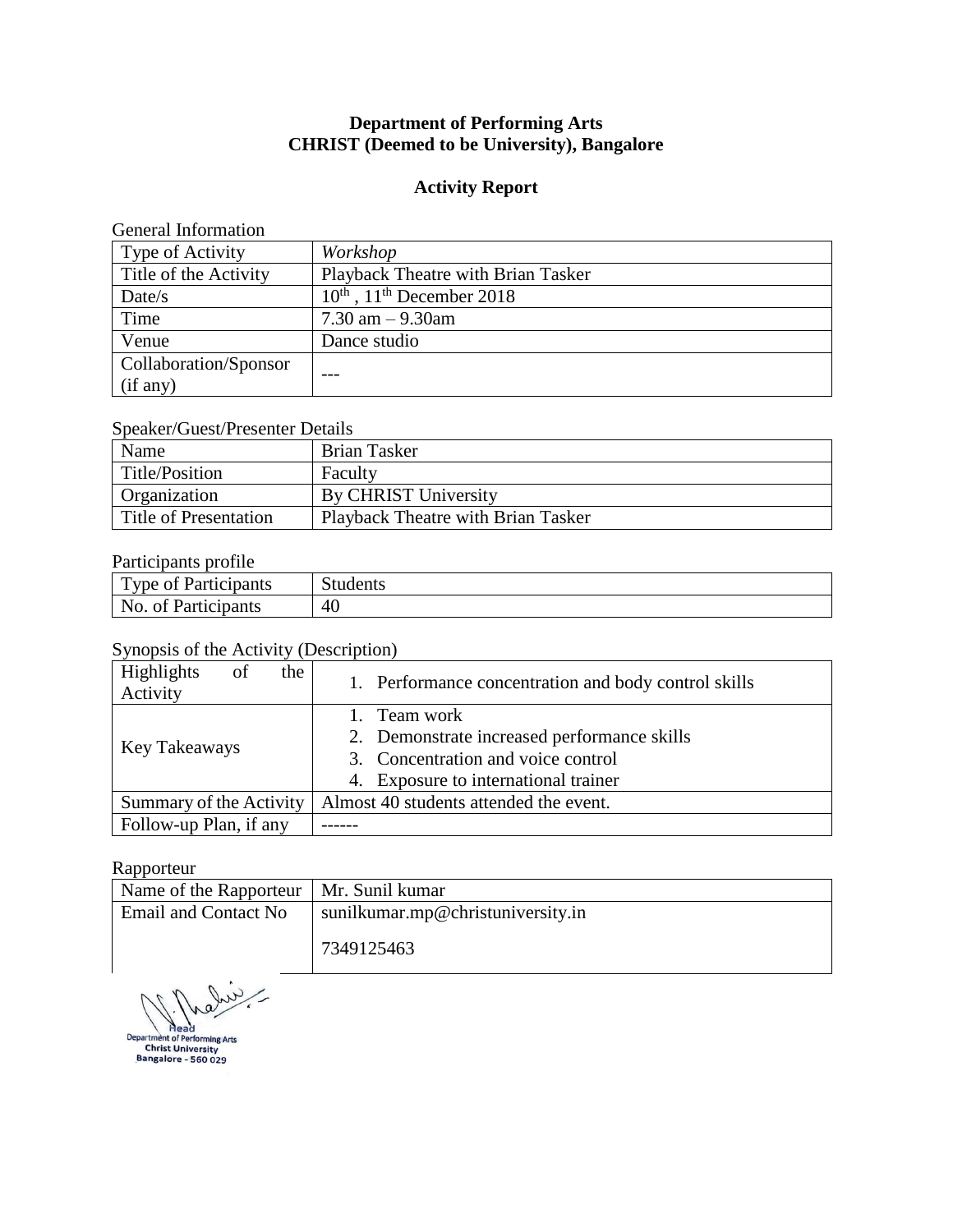# **CHRIST (DEEMED TO BE UNIVERSITY)**

### **DEPARTMENT OF PERFORMING ARTS Playback Theatre with Brian Tasker Attendance sheet of Participants**

Date: 10 &11 December 2018 Venue: Dance Studio Time: 10-5 pm List of Participants

| <b>SL No</b> | Reg. no | <b>Participant Name</b>      |
|--------------|---------|------------------------------|
| 1.           | 1631101 | ARBAAZ AZIZ SHAIKH           |
| 2.           | 1631102 | <b>BHASKAR DHYANI</b>        |
| 3.           | 1631103 | RITIK GHANSHANI              |
| 4.           | 1631104 | SANTOSH                      |
| 5.           | 1631105 | <b>SHRESTH BISWAS</b>        |
| 6.           | 1631106 | UPPUPEDDA VENKATA HARISH     |
| 7.           | 1631107 | AAMBEEKA KASHYAP             |
| 8.           | 1631109 | AKHILA SURESH VARIYATH       |
| 9.           | 1631110 | <b>ANN JOSEPH</b>            |
| 10.          | 1631111 | <b>ANUPAMAS</b>              |
| 11.          | 1631112 | APARAJITHA                   |
| 12.          | 1631114 | <b>CELESTEEN K</b>           |
| 13.          | 1631115 | DWISHA B. KASHYAP            |
| 14.          | 1631116 | <b>INDRANI SARKAR</b>        |
| 15.          | 1631117 | <b>ISHA SEN</b>              |
| 16.          | 1631118 | NEETHU MARIYA SHAJI          |
| 17.          | 1631119 | <b>NEHAK</b>                 |
| 18.          | 1631120 | NIRANJANA S                  |
| 19.          | 1631121 | OINDRILA SARKAR              |
| 20.          | 1631122 | RANJITA MUKHERJI             |
| 21.          | 1631123 | <b>SOUMI DEBNATH</b>         |
| 22.          | 1631124 | SREEMOYEE GHOSH              |
| 23.          | 1631125 | <b>SURBHI JAIN</b>           |
| 24.          | 1631126 | SWARNAMANJARI MUNDHRA        |
| 25.          | 1631127 | SWARNIMA GUPTA               |
| 26.          | 1631128 | <b>VIDHULIKA VIJ</b>         |
| 27.          | 1631129 | YUKTI SATHE                  |
| 28.          | 1631130 | AKSHARA M                    |
| 29.          | 1631131 | JAHNAVI MURALI               |
| 30.          | 1631132 | SHUBHAM H DEORA              |
| 31.          | 1631133 | AYUSHI BHARDWAJ              |
| 32.          | 1631134 | <b>AYUSHI JALAN</b>          |
| 33.          | 1631135 | <b>CATHERINE GEORGE</b>      |
| 34.          | 1631136 | LOVELYN PEARLY GRACE ROBERTS |
| 35.          | 1631137 | <b>TANVI RAO</b>             |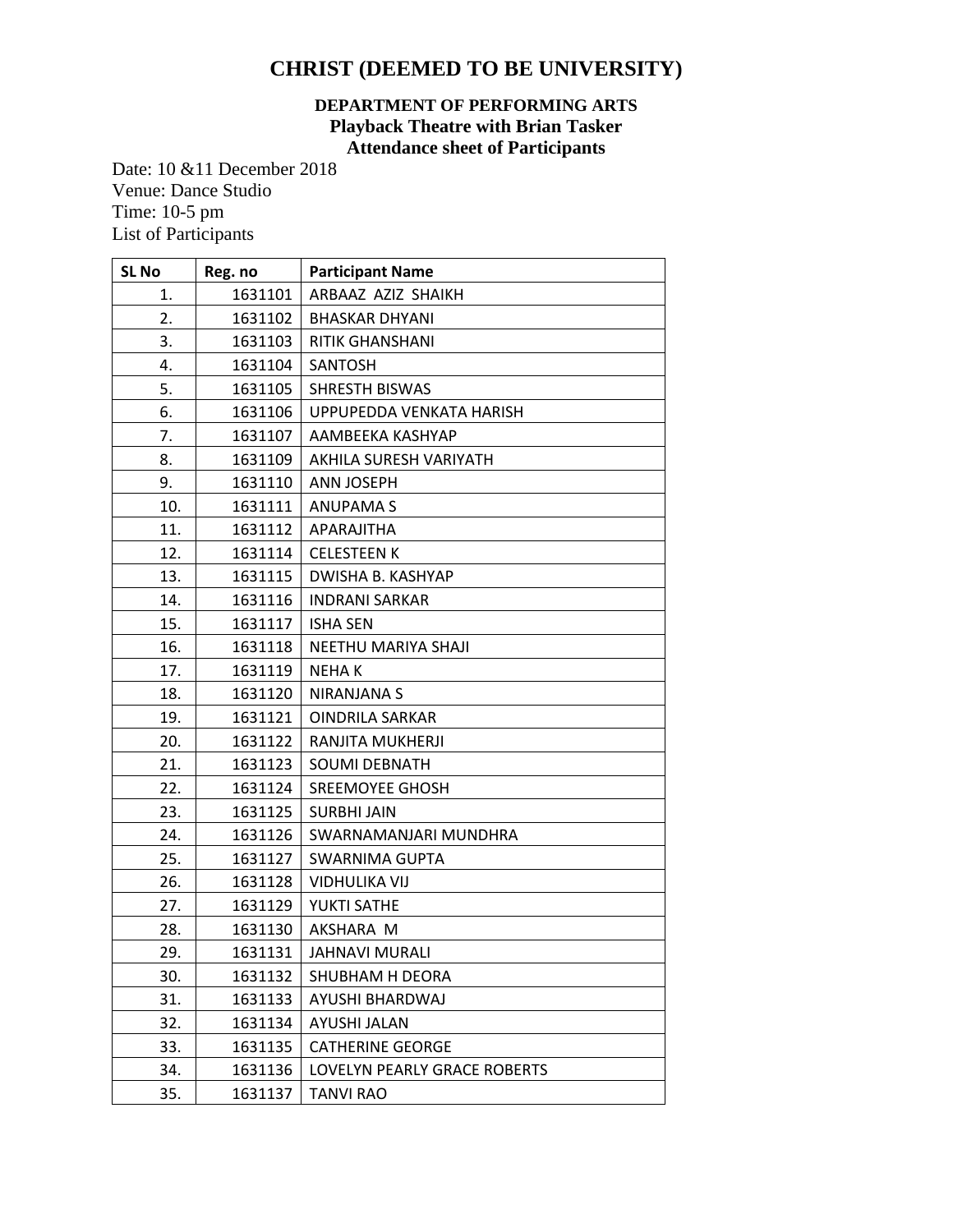# **CHRIST (DEEMED TO BE UNIVERSITY)**

### **DEPARTMENT OF PERFORMING ARTS Playback Theatre with Brian Tasker Attendance sheet of Participants**

|     | TTACAMATALADA DITAGA DI TATA MADA MATAMB |
|-----|------------------------------------------|
| 36. | 1631138   NOEL SAMSON                    |
| 37. | 1631139 LKEERTHANA S KUMAR               |
| 38. | 1631140 SHWETA V SARVADE                 |
| 39. | 1631142   TALIN SUBBARAYA                |
| 40. | 1631143   ANAGHA YOGANAND                |

- and **Head** 

Department of Performing Arts **Christ University** Bangalore - 560 029

HOD, Performing Arts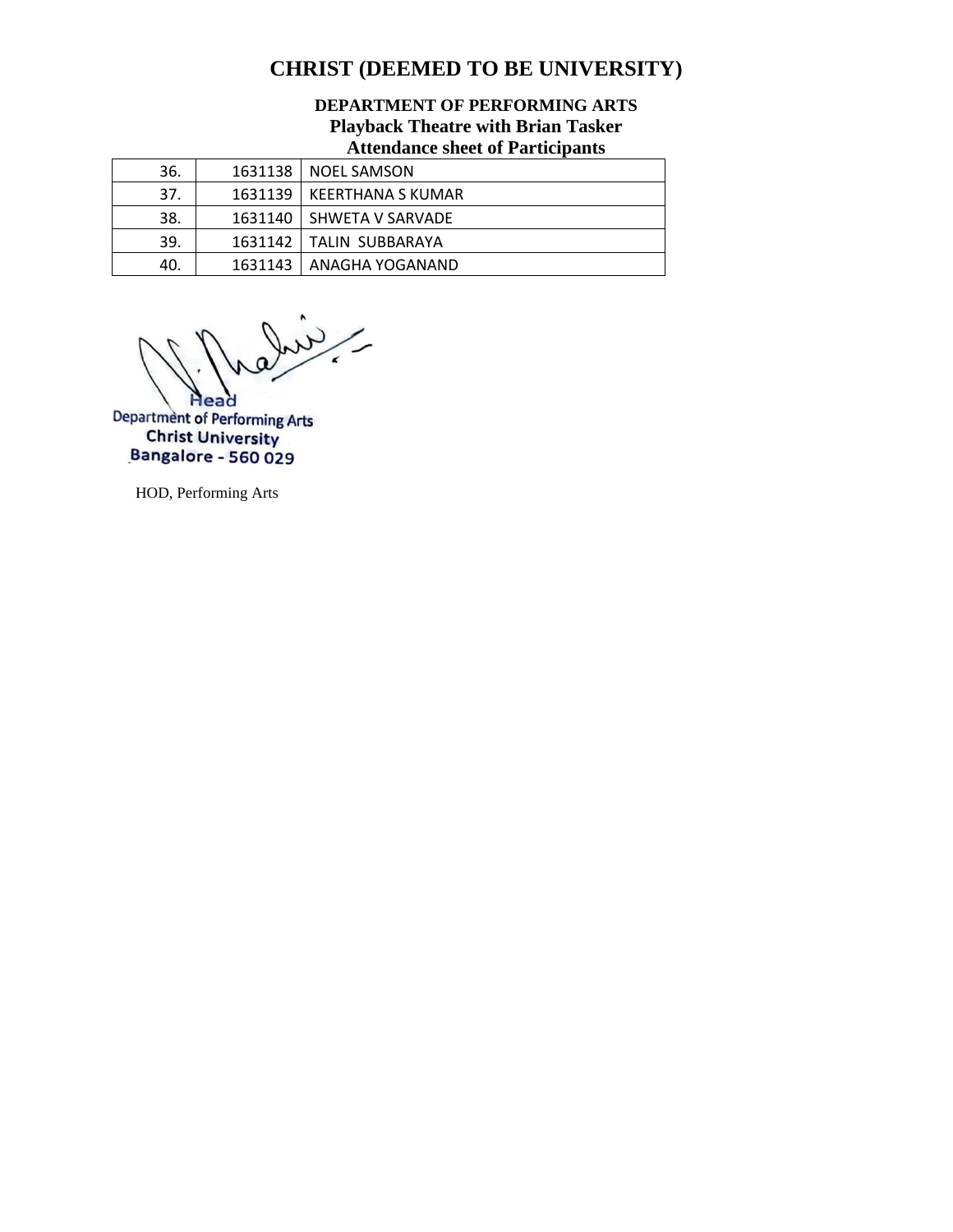### **Objectives**

- To provide II year students of Performing art a personal link to International Playback Theatre Network
- To introduce Playback Theatre from an international perspective
- To interact with a facilitator who also oversees the Playback Theatre writing



### Description

Students of II year Performing Arts were introduced to the basics of Playback Theatre through a series of activities moving from group self-exploration to group-exploration. The workshop participants were introduced to basics of working as a team and express emotions for collective identity. Collective identity laid the foundation to explore emotions as a team. Class work was then converted to group work and introduction to Playback forms. Three forms of Playback Theatre – Fluid Sculptures, Stories and Pairs were introduced to the participants in a phasedmanner.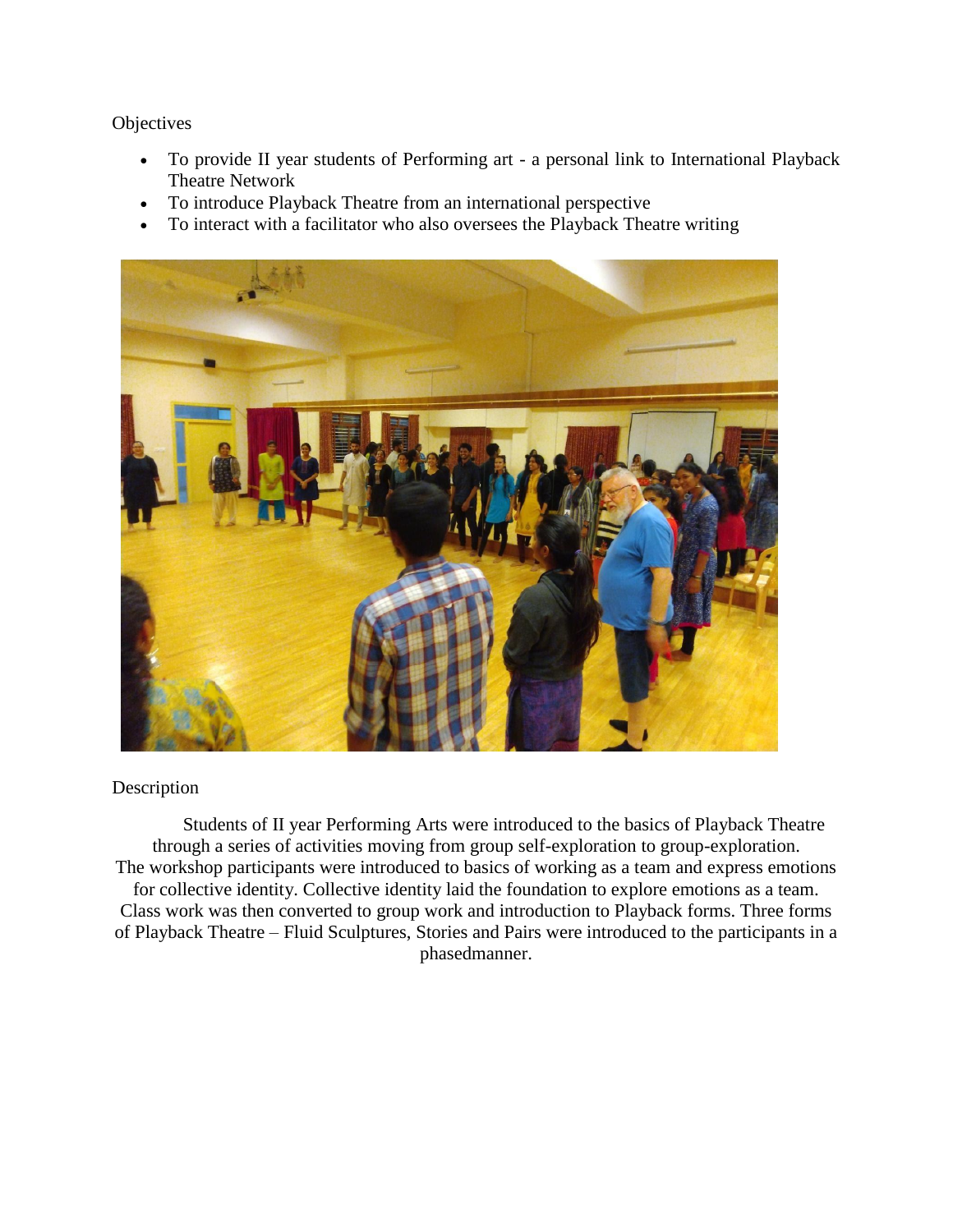

Sharing of emotions and experiences through incidents, stories and conflicts was interspersed with moving to music. Collective expression through movement was introduced in a phased manner moving from simple music to thematic music and culture specific music.

## Way forward

Students were introduced to the upcoming International Playback Theatre Conference of 2019 to be held at Christ University. Students grasped the basics of Playback theatre to explore deeper into the forms as part of their regular sessions.